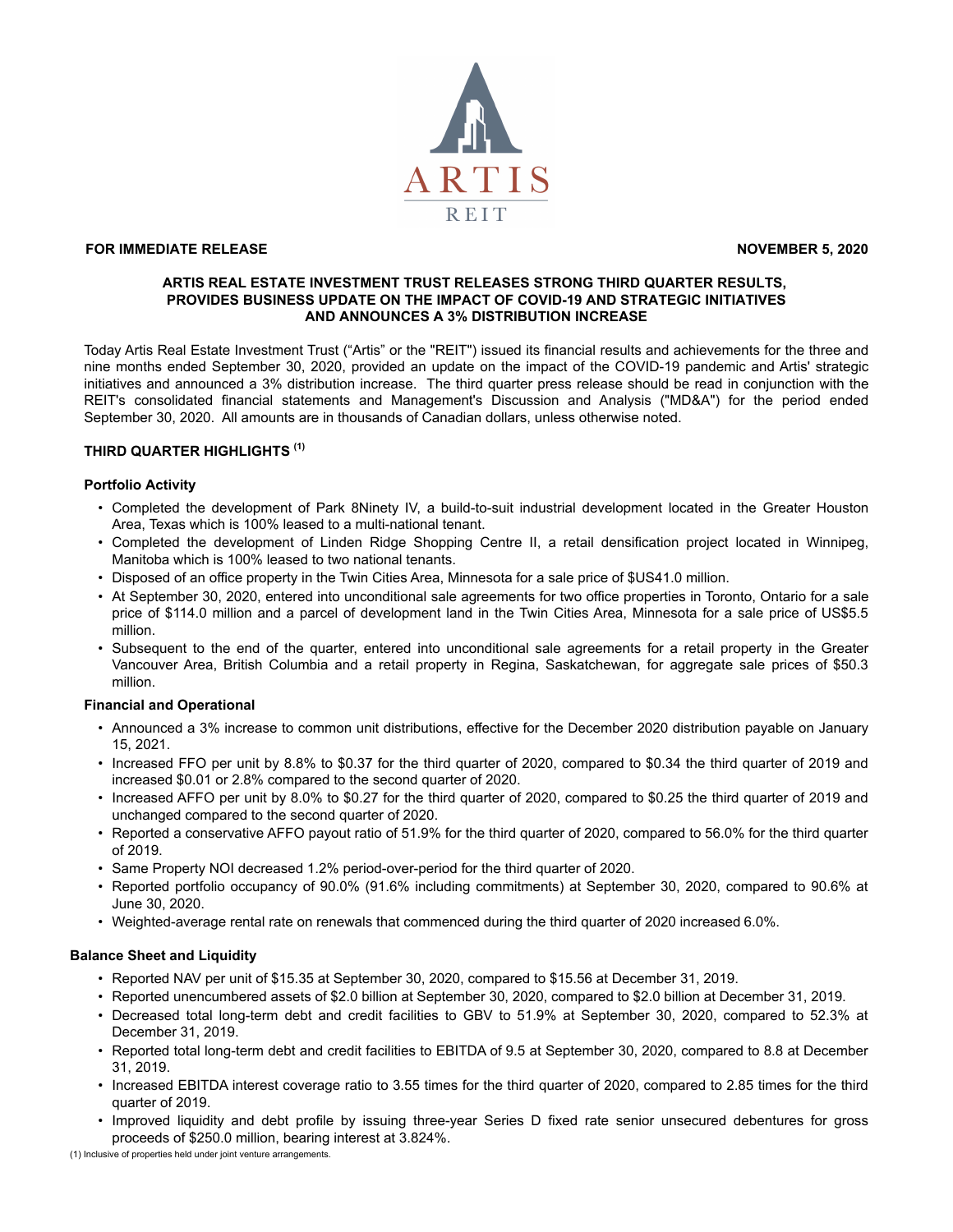## **Tenant Support Program and Rent Collection**

As a diversified REIT, Artis' portfolio comprises industrial, office and retail properties which, at September 30, 2020, were 90.0% leased (91.6% including commitments on vacant space) to high-quality tenants across Canada and the U.S. with a weighted-average remaining lease term of 5.4 years. Artis expects that the COVID-19 pandemic will continue to have the largest impact on its retail segment, which represented 19.2% of Q3-20 Proportionate Share Property NOI. At September 30, 2020, the REIT's retail portfolio was 87.9% leased (89.5% including commitments on vacant space) with a weighted-average remaining lease term of 4.0 years. Overall, Artis is confident that the quality of its retail properties, strong tenant base and limited exposure to this asset class will mitigate the impact on its overall business.

### *Rent Collection*

Rent collection has been a key focus for Artis and its stakeholders during this time. As at October 31, 2020, Artis has collected 98.4% of rent charges excluding deferred rent and 97.6% of rent charges including deferred rent for the three months ended September 30, 2020.

With respect to Artis' retail portfolio, as at October 31, 2020, Artis has collected approximately 96.5% of rent charges, excluding deferred rent, for the three months ended September 30, 2020. The REIT continues to work diligently with its tenants as government restrictions related to the pandemic are eased.

As at October 31, 2020, Artis has collected 97.4% of October rent charges, excluding deferred rent and 97.4% of October rent charges, including deferred rent.

### *Rent Deferrals*

Due to government-mandated capacity restrictions and temporary closures of certain non-essential businesses, a number of tenants have had to limit operations. In an effort to support tenants through this difficult time, qualifying tenants who are in need of assistance have been given the option to defer a portion of their rent, with an agreement to repay the amount at a specified later date. As at September 30, 2020, the outstanding balance of rent deferrals granted to Artis' tenants was \$5.5 million (\$5.6 million on a Proportionate Share basis).

#### *Allowance for Doubtful Accounts*

The REIT anticipates that the majority of rent deferrals and rents receivable will be collected, however, there are certain tenants that may not be able to pay their outstanding rent. As at September 30, 2020, Artis has recorded an allowance for doubtful accounts in the amount of \$2.2 million (\$2.2 million on a Proportionate Share basis).

#### **Leasing Update**

Also during the third quarter of 2020, Artis completed construction of Park 8Ninety IV, a 100,000 square foot industrial build-tosuit development for a multi-national tenant located in the Greater Houston Area, Texas. Artis has a 95% interest in Park 8Ninety IV in the form of a joint venture arrangement. Artis also completed the construction of Linden Ridge Shopping Centre II, a 17,070 square foot densification project in Winnipeg, Manitoba which is 100% leased to two national tenants.

Artis' portfolio occupancy at September 30, 2020, was 90.0% (91.6% including commitments) compared to 90.6% (92.9% including commitments) at June 30, 2020.

#### **Financial Position and Liquidity**

Artis is focused on several strategic initiatives, one of which is to strengthen its balance sheet. The REIT's current liquidity includes cash on hand and undrawn credit facilities. There are no credit facilities maturing prior to December 2021. The Series C senior unsecured debentures mature in February 2021 and Artis has adequate room available on the revolving credit facilities to fund the repayment.

Artis' current liquidity sufficiently meets working capital requirements, obligations and capital commitments related to ongoing development projects and distribution payments to unitholders. The REIT will continue to monitor this rapidly evolving situation closely and to prudently manage its capital resources.

## **Risks**

Due to uncertainty with respect to the duration and severity of the COVID-19 pandemic, it is not possible to reliably estimate the future impact of the COVID-19 pandemic on financial results and operations. For more information on risks related to the COVID-19 pandemic, please refer to the Risks and Uncertainties section of the Q3-20 MD&A.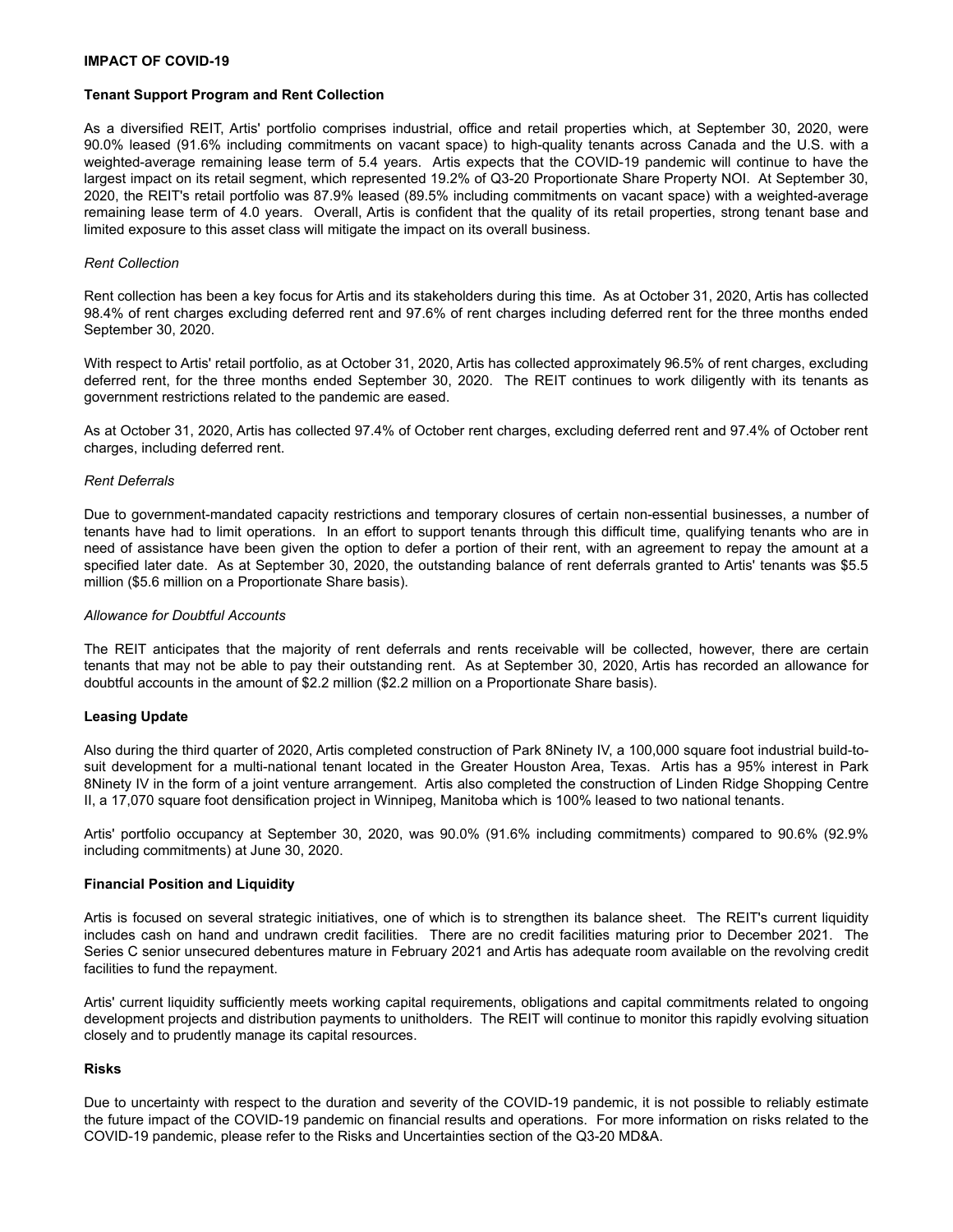Overall, Artis' first priority is to maintain a safe environment for its tenants, employees and the community. During this unprecedented and uncertain time, Artis is committed to minimizing the impact on its business and, as a diversified REIT, Artis confident that it is well-positioned to handle the economic challenges that may lie ahead.

# **FINANCIAL AND OPERATIONAL RESULTS**

## **Selected Financial Information**

|                                  |           | Three months ended<br>September 30, |            | Nine months ended<br>September 30, |           |             |
|----------------------------------|-----------|-------------------------------------|------------|------------------------------------|-----------|-------------|
| \$000's, except per unit amounts | 2020      | 2019                                | % Change   | 2020                               | 2019      | % Change    |
| Revenue                          | \$113,328 | \$127,005                           | $(10.8)\%$ | \$345,907                          | \$394,480 | $(12.3)\%$  |
| Net operating income             | 68,017    | 75,724                              | (10.2)%    | 204,308                            | 234,735   | $(13.0)\%$  |
| Net income (loss)                | 45,699    | 44,632                              | 2.4%       | (10, 881)                          | 89,860    | $(112.1)\%$ |
| Total comprehensive income       | 15,250    | 62,238                              | $(75.5)\%$ | 26,205                             | 46,972    | $(44.2)\%$  |
| Distributions per common unit    | 0.14      | 0.14                                | — %        | 0.41                               | 0.41      | $-$ %       |
| FFO <sup>(1)</sup>               | \$50,816  | \$48,603                            | 4.6 %      | \$146,615                          | \$150,796 | (2.8)%      |
| FFO per unit (1)                 | 0.37      | 0.34                                | 8.8 %      | 1.06                               | 1.04      | 1.9%        |
| FFO payout ratio <sup>(1)</sup>  | 37.8 %    | 41.2 %                              | (3.4)%     | 38.7 %                             | 39.4 %    | (0.7)%      |
|                                  |           |                                     |            |                                    |           |             |
| AFFO <sup>(1)</sup>              | \$37,671  | \$35,769                            | 5.3 %      | \$107,831                          | \$112,746 | (4.4)%      |
| AFFO per unit <sup>(1)</sup>     | 0.27      | 0.25                                | 8.0%       | 0.78                               | 0.78      | $-$ %       |
| AFFO payout ratio <sup>(1)</sup> | 51.9 %    | 56.0 %                              | (4.1)%     | 52.6 %                             | 52.6 %    | $-$ %       |

(1) Represents a non-GAAP measure. Refer to the Notice with Respect to non-GAAP Measures.

## **Same Property NOI (1)**

|                                    | $Q3-20$   | $Q2-20$   | $Q1-20$  | Q4-19   | Q3-19    |
|------------------------------------|-----------|-----------|----------|---------|----------|
| Same Property NOI (decline) growth | $(1.2)\%$ | $(2.0)\%$ | $1.5 \%$ | $3.3\%$ | $2.0 \%$ |

(1) Represents a non-GAAP measure. Refer to the Notice with Respect to non-GAAP Measures.

The REIT reported a decline in period-over-period Same Property NOI of 1.2% for the third quarter of 2020. Excluding bad debt (recovery) expense and rent abatements resulting from the COVID-19 pandemic, Same Property NOI decreased 0.7%.

### **Occupancy and Leasing**

Occupancy at September 30, 2020, was 90.0% (91.6% including commitments) compared to 90.6% (92.9% including commitments) at June 30, 2020, excluding properties held for redevelopment and new development projects. Weightedaverage rental rate on renewals that commenced during the third quarter of 2020 increased 6.0%.

Artis' portfolio has a stable lease expiry profile with 50.4% of gross leasable area expiring in 2024 or later and 57.9% of the remaining 2020 expiries renewed or committed to new leases at September 30, 2020. Weighted-average in-place rents for the entire portfolio are \$12.60 per square foot and are estimated to be 0.9% below market rents. Information about Artis' lease expiry profile is as follows:

|                                        | 2020   | 2021      | 2022  | 2023     | 2024<br>& later |
|----------------------------------------|--------|-----------|-------|----------|-----------------|
|                                        |        |           |       |          |                 |
| Expiring square footage                | 5.1%   | 14.0 %    | 11.1% | 9.2%     | 50.4 %          |
| Committed percentage                   | 57.9 % | 23.7%     | 6.6%  | $2.4 \%$ | 0.7%            |
| In-place rents                         | 13.69  | 13.56     | 10.68 | 14.40    | 12.31           |
| Comparison of market to in-place rents | 4.1%   | $(3.1)\%$ | 5.2%  | (0.5)%   | $1.2 \%$        |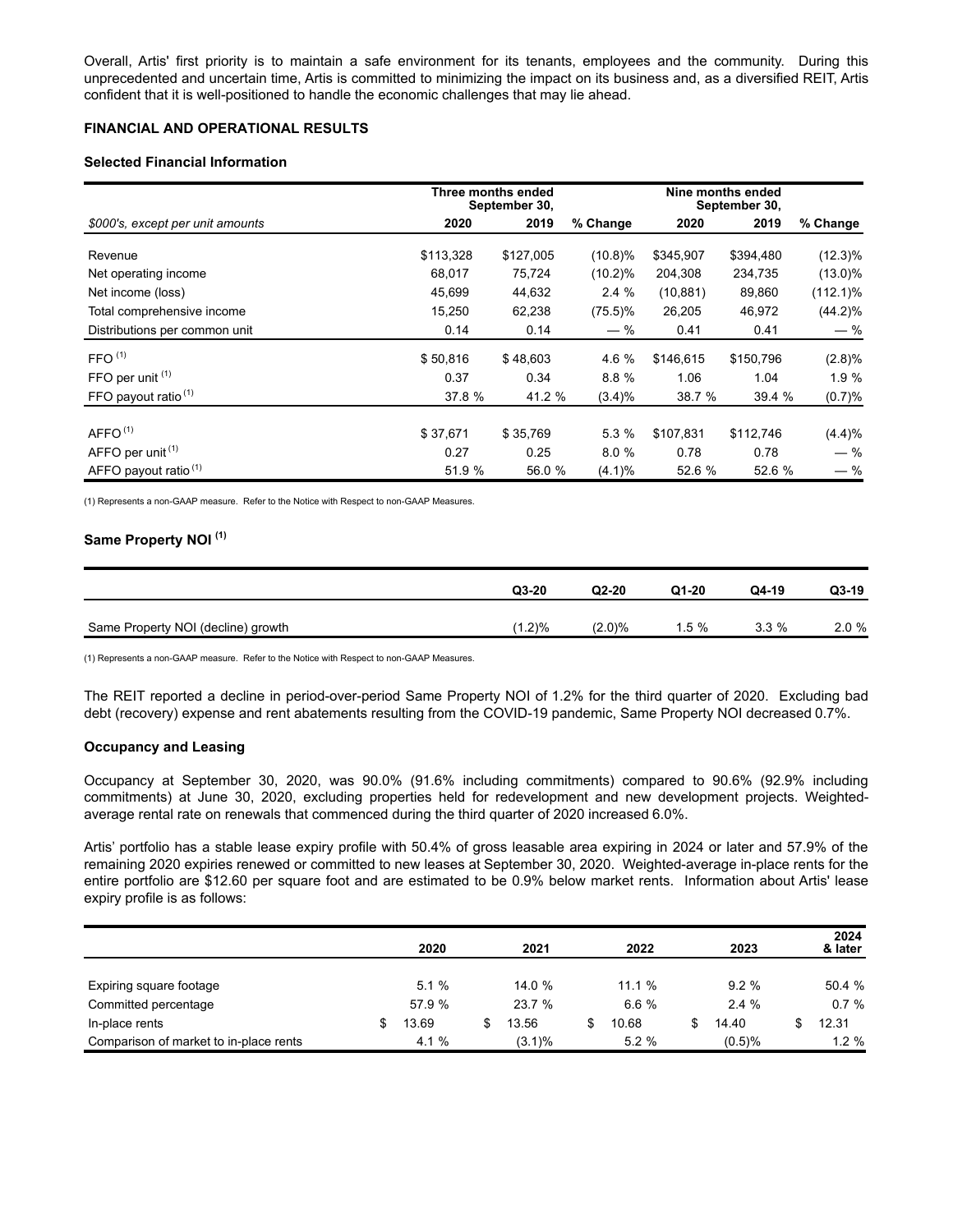### **BALANCE SHEET AND LIQUIDITY**

### **Balance Sheet Highlights and Metrics**

The REIT's balance sheet highlights and metrics, on a Proportionate Share basis, are as follows:

|                                                                     | September 30,<br>2020 |    | December 31,<br>2019 |
|---------------------------------------------------------------------|-----------------------|----|----------------------|
| Fair value of investment properties                                 | \$<br>5,121,562       | S. | 5,249,275            |
| Fair value of unencumbered assets                                   | 1,972,693             |    | 1,968,369            |
| NAV per unit (1)                                                    | 15.35                 |    | 15.56                |
| Secured mortgages and loans to GBV (1)                              | 28.0 %                |    | 27.9 %               |
| Total long-term debt and credit facilities to GBV (1)               | 51.9 %                |    | 52.3 %               |
| Total long-term debt and credit facilities to EBITDA <sup>(1)</sup> | 9.5                   |    | 8.8                  |
| EBITDA interest coverage ratio <sup>(1)</sup>                       | 3.55                  |    | 3.05                 |
| Unencumbered assets to unsecured debt                               | 1.55                  |    | 1.47                 |

(1) Represents a non-GAAP measure. Refer to the Notice with Respect to non-GAAP Measures.

Information regarding the REIT's mortgage financing, on a Proportionate Share basis, is as follows:

|                                                                    | September 30, | December 31, |
|--------------------------------------------------------------------|---------------|--------------|
|                                                                    | 2020          | 2019         |
| Weighted-average effective interest rate                           | 3.20%         | 3.98%        |
| Weighted-average term to maturity (in years)                       | 2.3           | 2.4          |
| Unhedged variable rate mortgage debt as a percentage of total debt | 21.3%         | 22.7 %       |

## **Liquidity and Capital Resources**

At September 30, 2020, Artis had \$35.2 million of cash on hand and \$423.3 million available on its revolving term credit facilities. Liquidity and capital resources may be impacted by financing activities, portfolio acquisition, disposition and development activities, debt repayments and unit purchases under the NCIB occurring subsequent to September 30, 2020.

#### **PORTFOLIO ACTIVITY**

### **Disposition**

During the third quarter of 2020, Artis disposed of the following property:

| <b>Property</b>                    | <b>Property</b><br>count | .ocation             | <b>Disposition date</b> | Asset<br>class | Owned<br>share of<br>GLA | Sale price |
|------------------------------------|--------------------------|----------------------|-------------------------|----------------|--------------------------|------------|
| Millwright Building <sup>(1)</sup> |                          | Twin Cities Area, MN | August 25, 2020         | Office         | 138.781                  | US40.960   |

(1) The REIT held an 80% interest in the Millwright Building in the form of a joint venture arrangement.

During Q3-20, Artis repaid mortgage debt related to the disposition of the above property in the amount of US\$24,007.

#### **New Developments**

During Q3-20, Artis completed the following new developments:

| <b>Property</b>                                | <b>Property</b><br>count | Location                 | Asset<br>class | Owned<br>share of<br>GLA | % Occupied | % Committed |
|------------------------------------------------|--------------------------|--------------------------|----------------|--------------------------|------------|-------------|
| Park 8Ninety IV <sup>(1)</sup>                 |                          | Greater Houston Area, TX | Industrial     | 95,000                   | 100.0%     | 100.0 %     |
| Linden Ridge Shopping Centre II <sup>(2)</sup> |                          | Winnipeg, MB             | Retail         | 17.070                   | 100.0 $%$  | 100.0 %     |

(1) The REIT has a 95% interest in Park 8Ninety IV in the form of a joint venture arrangement.

(2) This is a densification project which added an additional 17,070 square foot building to an existing retail property.

At September 30, 2020, the REIT also had one ongoing development project, 300 Main, a mixed-used residential/multi-family property located in Winnipeg, Manitoba. Further details regarding this project can be found in the Q3-20 MD&A.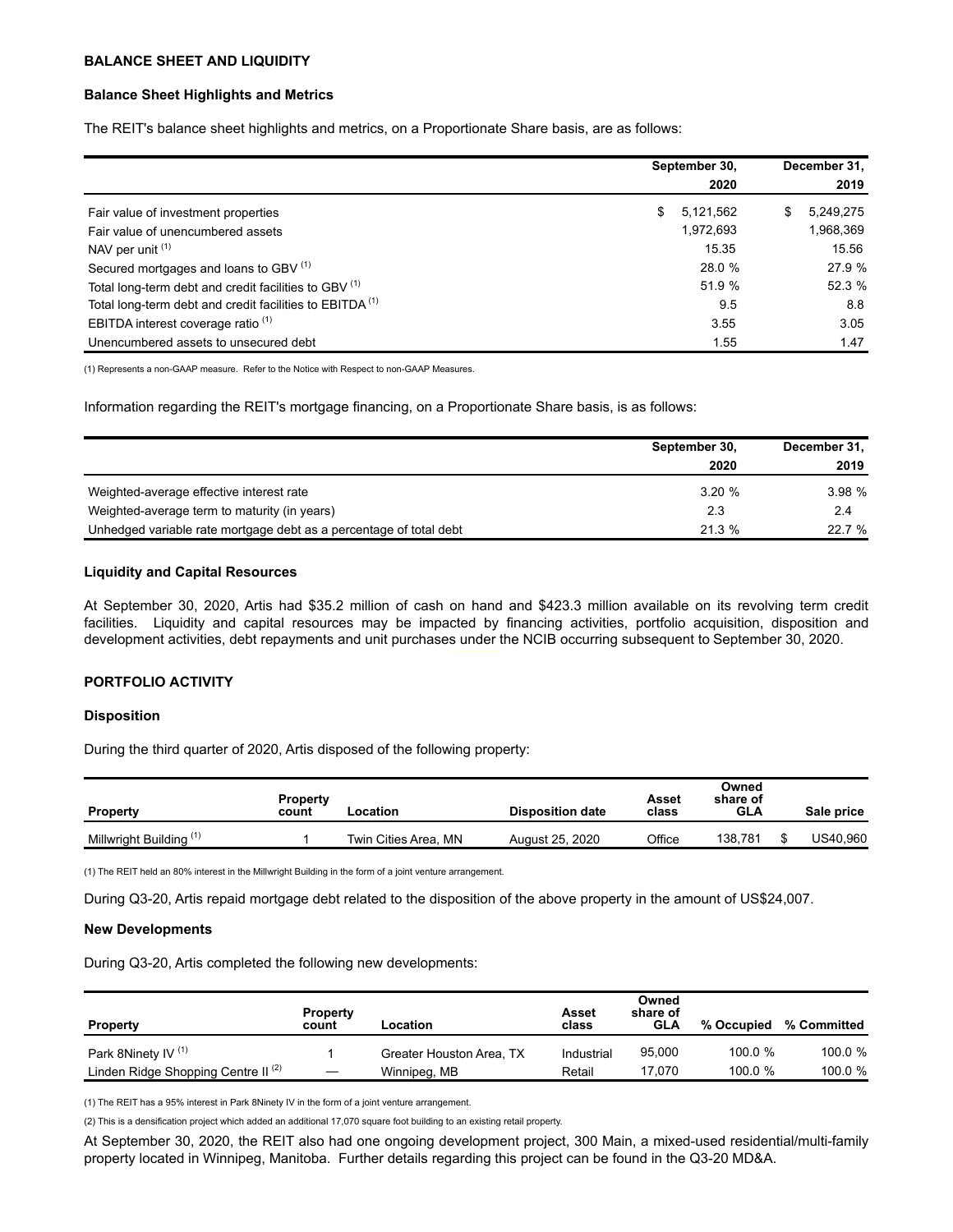### **UPDATE ON STRATEGIC INITIATIVES**

#### **November 2018 Initiatives**

On November 1, 2018, Artis announced several initiatives that were focused on improving its growth profile, strengthening its balance sheet and ensuring the REIT is best positioned for long-term and sustainable growth. These initiatives included revising the REIT's distribution, purchasing units under the NCIB and optimizing the portfolio by narrowing its focus to key assets in fewer markets and pursuing accretive development projects. Artis' Board and management have demonstrated their commitment to unlocking unitholder value by proactively pursuing and successfully completing these strategic initiatives.

As part of these initiatives Artis embarked on a non-core disposition program with a target to sell between \$800,000 and \$1,000,000 of assets over a three-year time frame. From November 1, 2018 to September 30, 2020, Artis has completed asset sales of \$797,977, ahead of schedule at an aggregate value that equates to a premium over IFRS values. Proceeds from dispositions were used to repay outstanding debt and to fund purchases under the NCIB program, described below. These strategic non-core asset dispositions have also significantly enhanced the overall quality of Artis' portfolio of investment properties.

To further improve unitholder value, Artis actively repurchased common and preferred units through the NCIB at market prices which were at a significant discount when compared to its NAV. From November 1, 2018 to September 30, 2020, Artis purchased 18,274,170 common units at a weighted-average price of \$10.50 and 387,030 preferred units at a weightedaverage price of \$19.87 for total market prices of \$191,876 and \$7,689, respectively. During 2019, Artis also completed the redemption of the outstanding Series G preferred units with an aggregate face value of \$78,463. From November 1, 2018 to September 30, 2020, Artis has repurchased common and preferred units (including the redemption of the Series G preferred units) for aggregate total market prices of \$278,028.

To enhance the quality of its portfolio, Artis also focused on accretive new development opportunities. The REIT completed six new industrial development projects located in key target markets in the U.S. and two retail development projects in Winnipeg, Manitoba. Artis also has one ongoing development project in process in Winnipeg, Manitoba. Artis has an ongoing commitment to continue to pursue high-yield development projects in its key markets.

#### **September 2020 Initiatives**

On September 8, 2020, Artis announced further initiatives to unlock unitholder value. The comprehensive plan included the initiatives described below.

### *Enhanced Debt Reduction*

To strengthen its balance sheet and improve the calibre and growth profile of its portfolio, Artis implemented an enhanced debt reduction initiative which involves the continuation of the successful non-core asset disposition program, with a target of an additional \$550,000 of non-core dispositions. Proceeds from these asset sales will be used to repay outstanding debt which will result in an improvement to Artis' credit profile. This initiative is expected to meaningfully lower leverage to 45% of debt to gross book value, bolster liquidity and enhance balance sheet strength.

At September 30, 2020, this initiative is well underway and Artis has entered into unconditional sale agreements for the following properties:

| <b>Property</b>                       | <b>Property</b><br>count | Location                | <b>Disposition date</b> | Asset<br>class | Owned<br>share of<br>GLA | Annualized<br>Property<br>NOI <sup>(1)</sup> | Capitalization<br>rate $(2)$ | Sale<br>price | Fair<br>value $(3)$ |
|---------------------------------------|--------------------------|-------------------------|-------------------------|----------------|--------------------------|----------------------------------------------|------------------------------|---------------|---------------------|
| 801 Carlson Land<br>(unconditional)   |                          | Twin Cities Area,<br>ΜN | November 2020           | Office         |                          | \$(218)                                      |                              | N/A \$ 7.324  | S<br>5.185          |
| Concorde Portfolio<br>(unconditional) |                          | Toronto. ON             | November 2020           | Office         | 565.605                  | 5.176                                        | $5.00 \%$                    | 114.000       | 112,085             |
|                                       | າ                        |                         |                         |                | 565.605                  | \$4,958                                      |                              |               | \$121,324 \$117,270 |

(1) Based on the annualized Property NOI reported for the quarter prior to disposition.

(2) Capitalization rates based on 12-month forward looking Property NOI, as of the date of closing.

(3) Based on the fair value reported at the quarter prior to disposition.

In addition, at September 30, 2020, Artis has one industrial property, three office properties and four retail properties classified as held for sale, representing a total fair value of \$170,236.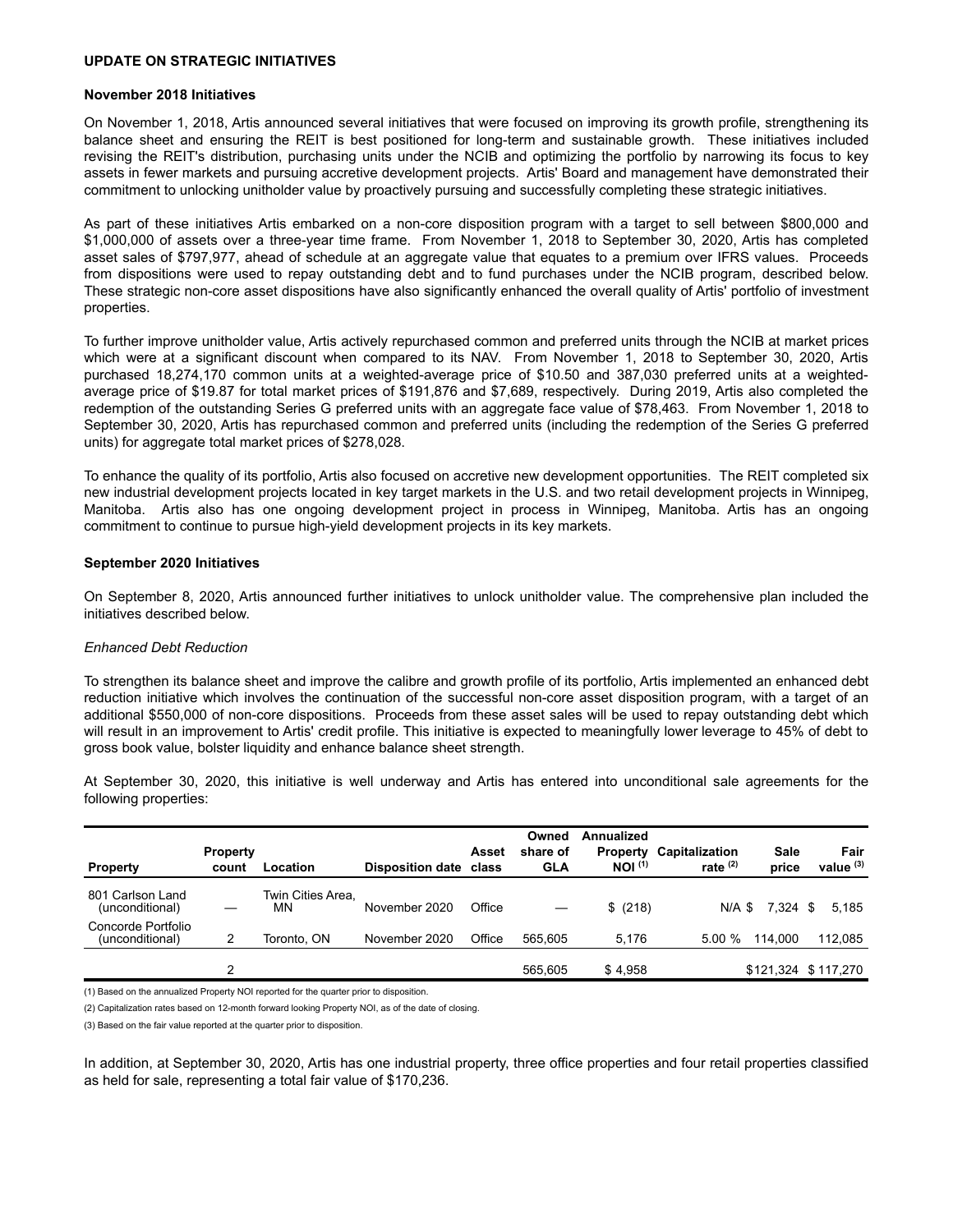#### *Disposition Activity Subsequent to September 30, 2020*

On October 15, 2020, Artis entered into an unconditional agreement to sell Delta Shoppers Mall, a retail property located in Greater Vancouver Area, British Columbia for a sale price of \$34,280, which represents a capitalization rate of 5.2%. The sale is expected to close in November 2020.

On October 23, 2020, Artis entered into an unconditional agreement to sell Shoppers Landmark, a retail property located in Regina, Saskatchewan for a sale price of \$16,000, which represents a capitalization rate of 6.2%. The sale is expected to close in November 2020.

### *Retail Spin-Off*

Artis announced its intention to spin-off its Canadian retail properties into a newly formed real estate investment trust ("Retail Spin-Off") enabling investors to better value the quality of the retail portfolio and to enable the REIT to simplify its business and pursue strategies focused on its high-quality industrial and office properties. The Retail Spin-Off is anticipated to include a portfolio of 40 retail properties in Canada and would be implemented by way of a statutory plan of arrangement under the Canada Business Corporations Act.

Artis' Board and Management remain firmly committed to the execution of Artis' previously announced comprehensive plan that includes both debt reduction initiatives and the Retail Spin-Off. While the Board, in consultation with its advisors, has unanimously determined the Retail Spin-off is a potentially effective strategy to maximize unitholder value as it simplifies Artis' business, ensures public markets ascribe proper value to the retail portfolio, and represents a non-taxable transaction to Artis, it is not prepared to let a vote on the Retail Spin-Off become a distraction to the REIT and disrupt other important business initiatives. Since the Retail Spin-Off was announced, an unnecessary and resource consuming proxy fight has been initiated, adding further distraction. In light of this development, the Board has determined to defer the unitholder meeting related to the Retail Spin-off until a later date. In the meantime, the Board and Management will continue to execute on its comprehensive plan with a focus on debt reduction, portfolio optimization and Board renewal.

The REIT will continue to provide updates on the strategic initiatives as progress is made.

## **UPCOMING WEBCAST AND CONFERENCE CALL**

Interested parties are invited to participate in a conference call with management on Friday, November 6, 2020, at 12:00 p.m. CT (1:00 p.m. ET). In order to participate, please dial 1.416.764.8688 or 1.888.390.0546. You will be required to identify yourself and the organization on whose behalf you are participating.

Alternatively, you may access the simultaneous webcast by following the link from our website at [www.artisreit.com/investor](http://www.artisreit.com/investor-link/conference-calls/)[link/conference-calls/](http://www.artisreit.com/investor-link/conference-calls/) during or after the conference call and webcast. Prior to the webcast, you may follow the link to confirm you have the right software and system requirements.

If you cannot participate on Friday, November 6, 2020, a replay of the conference call will be available by dialing 1.416.764.8677 or 1.888.390.0541 and entering passcode 765210#. The replay will be available until Monday, December 7, 2020. The webcast will be archived 24 hours after the end of the conference call and will be accessible for 90 days.

## **NOTICE WITH RESPECT TO NON-GAAP MEASURES**

In addition to reported IFRS measures, the following non-GAAP measures are commonly used by Canadian real estate investment trusts as an indicator of financial performance: Proportionate Share, Property NOI, Same Property NOI, FFO, AFFO, FFO and AFFO Payout Ratios, NAV per Unit, Debt to GBV, EBITDA Interest Coverage Ratio and Debt to EBITDA. "GAAP" means the generally accepted accounting principles described by the CPA Canada Handbook - Accounting, which are applicable as at the date on which any calculation using GAAP is to be made. Artis applies IFRS, which is the section of GAAP applicable to publicly accountable enterprises. These non-GAAP measures are not defined under IFRS and are not intended to represent operating profits for the period, or from a property, nor should any of these measures be viewed as an alternative to net income, cash flow from operations or other measures of financial performance calculated in accordance with IFRS. Readers should be further cautioned that these non-GAAP measures as calculated by Artis may not be comparable to similar measures presented by other issuers. These non-GAAP measures are defined in the REIT's Q3-20 MD&A.

# **CAUTIONARY STATEMENTS**

This press release contains forward-looking statements. For this purpose, any statements contained herein that are not statements of historical fact may be deemed to be forward-looking statements. Particularly, statements regarding the REIT's future operating results, performance and achievements, including the COVID-19 pandemic and the implementation of Artis' strategic initiatives, are forward-looking statements. Without limiting the foregoing, the words "expects", "anticipates", "intends", "estimates", "projects", and similar expressions are intended to identify forward-looking statements.